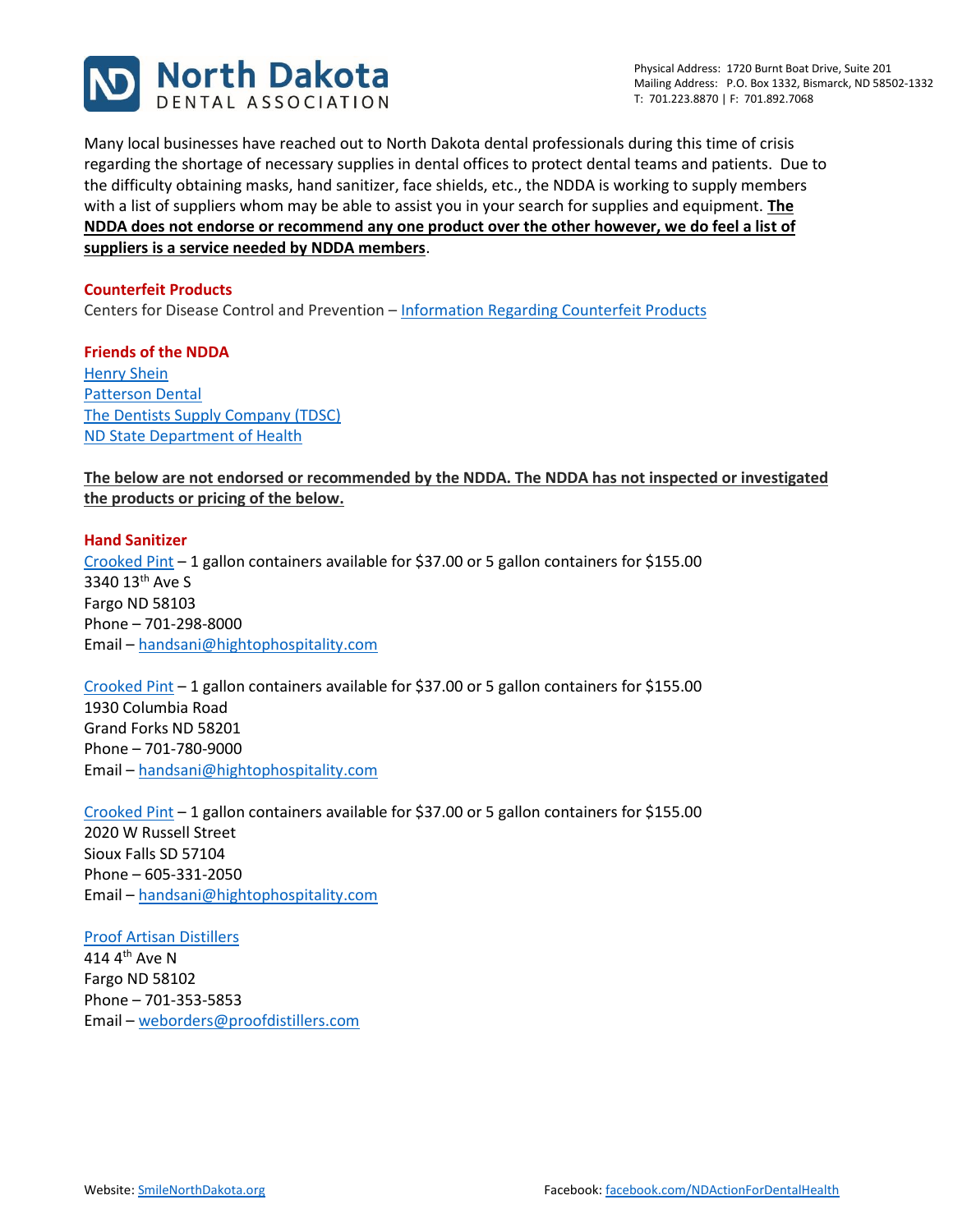

**The below are not endorsed or recommended by the NDDA. The NDDA has not inspected or investigated the products or pricing of the below.** 

### **Protective Face Shields**

[Bone Foam Inc.](https://www.bonefoam.com/) – Offering protective face shields in boxes of 10–300. 20175 County Road 50 Corcoran MN 55340 Phone – 877-861-2663 Email – [sales@bonefoam.com](mailto:sales@bonefoam.com)

[Fritzfinn Medical](https://fritzfinn.com/) - Orders are in quantity of 50/unit. They are \$2.95 each with a minimum of 50. They are designed to be reusable and adjustable. 2248 Sargent Ave Saint Paul MN 55105 Phone – 651-504-2263 Email Sean Parnell at [sparnell@fritzfinn.com](mailto:sparnell@fritzfinn.com)

[Jimenez Dental Lab](https://www.jdsmpls.com/) - Fit over loupes and can activate the light through the plastic. Reusable and disinfect with a wipe. They are \$35 each. 700 Village Center Dr Ste 130 Saint Paul MN 55401 Phone – 651-483-1913 Email Andrea Jimenez at [info@jdsmpls.com](mailto:info@jdsmpls.com)

[Laird Plastics](https://www.lairdplastics.com/) 3829 East Paris Ave SE Ste 309 Grand Rapids MI 49512 Phone – 616-726-6350

### [Lightning Kayaks](https://lightningkayaks.com/collections/face-shields-for-health-workers)

1423 W River Rd Minneapolis MN 55411 Email – [stuart@cannonpaddles.com](mailto:stuart@cannonpaddles.com)

### [LoupeSaver](https://loupesaver.com/)

1401 Camino Del Mar Del Mar CA 92014 Phone – 408-857-9099 Email – [info@loupesaver.com](mailto:info@loupesaver.com)

### [Palermo Healthcare](https://www.palmerohealth.com/collections/safety-eyewear/dynamic-disposables)

120 Goodwin Place Stratford CT 06615 Phone – 800-344-6424 Email – [customerservice@palmerohealth.com](mailto:customerservice@palmerohealth.com)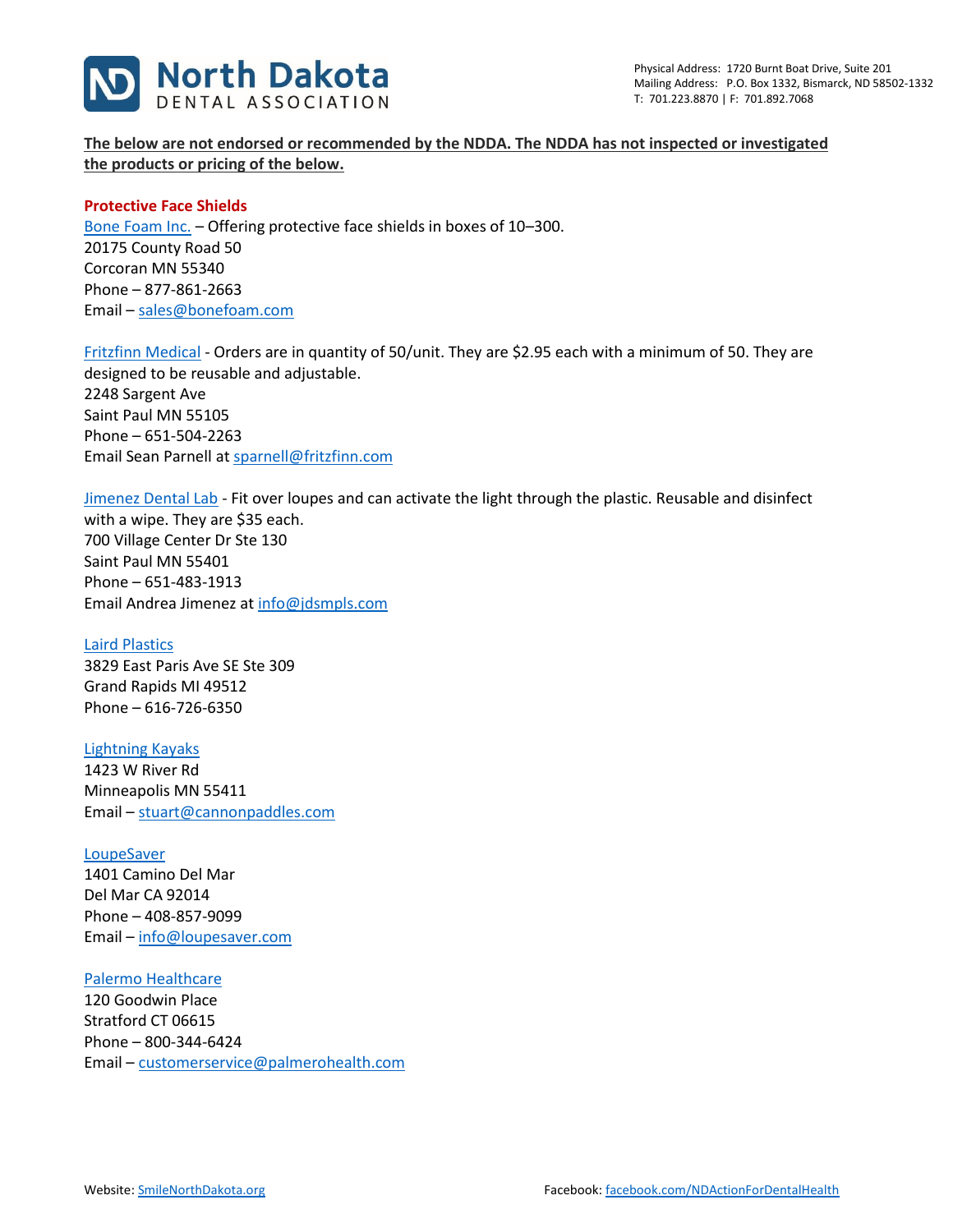

Physical Address: 1720 Burnt Boat Drive, Suite 201 Mailing Address: P.O. Box 1332, Bismarck, ND 58502-1332 T: 701.223.8870 | F: 701.892.7068

[Pearson Dental](https://www.pearsondental.com/catalog/subcat_thumb.asp?majcatid=750&catid=6626) 13161 Telfair ave

Sylmar CA 91342 Phone – 818-362-2600 Email – [sales@peasondental.com](mailto:sales@peasondental.com)

[Sparx Hockey](https://www.sparxhockey.com/pages/sparx-medical-face-shield) – Sold in boxes of 10, \$5.90 per shield 30 Sudbury Rd Acton MA 01720

[Xodus Medical](https://www.xodusmedical.com/) 702 Prominence Dr New Kensington PA 15068 Phone – 724-337-5500 Email – [ecaldwell@xosudmedical.com](mailto:ecaldwell@xosudmedical.com)

## **The below are not endorsed or recommended by the NDDA. The NDDA has not inspected or investigated the products or pricing of the below.**

### **PPE Supplies**

[Benco Dental](https://www.benco.com/) 295 CenterPoint Blvd Pittston PA 18640 Phone – 800-462-3626 Email – [jclark@benco.com](mailto:jclark@benco.com)

#### Burkhart [Dental Supply Company](https://www.burkhartdental.com/)

2502 S 78th Street Tacoma WA 98409 Phone – 800-562-8176

### [Darby Dental Supply](https://www.darbydental.com/darby.aspx)

300 Jericho Quadrangle Jericho NY 11753 Phone – 800-645-2310

[MidSci](https://midsci.com/) – **Masks, sanitizer** and **gloves** 280 Vance Rd Valley Park MO 63088 Contact Charlene Laughlin at 636-923-8664 or by email at [charlene.laughlin@midsci.com](mailto:charlene.laughlin@midsci.com)

### [Midway Dental Supply](https://midwaydental.com/)

4515 Broadmoor Ave SE Grand Rapids MI 48512 Phone – 800-474-6111